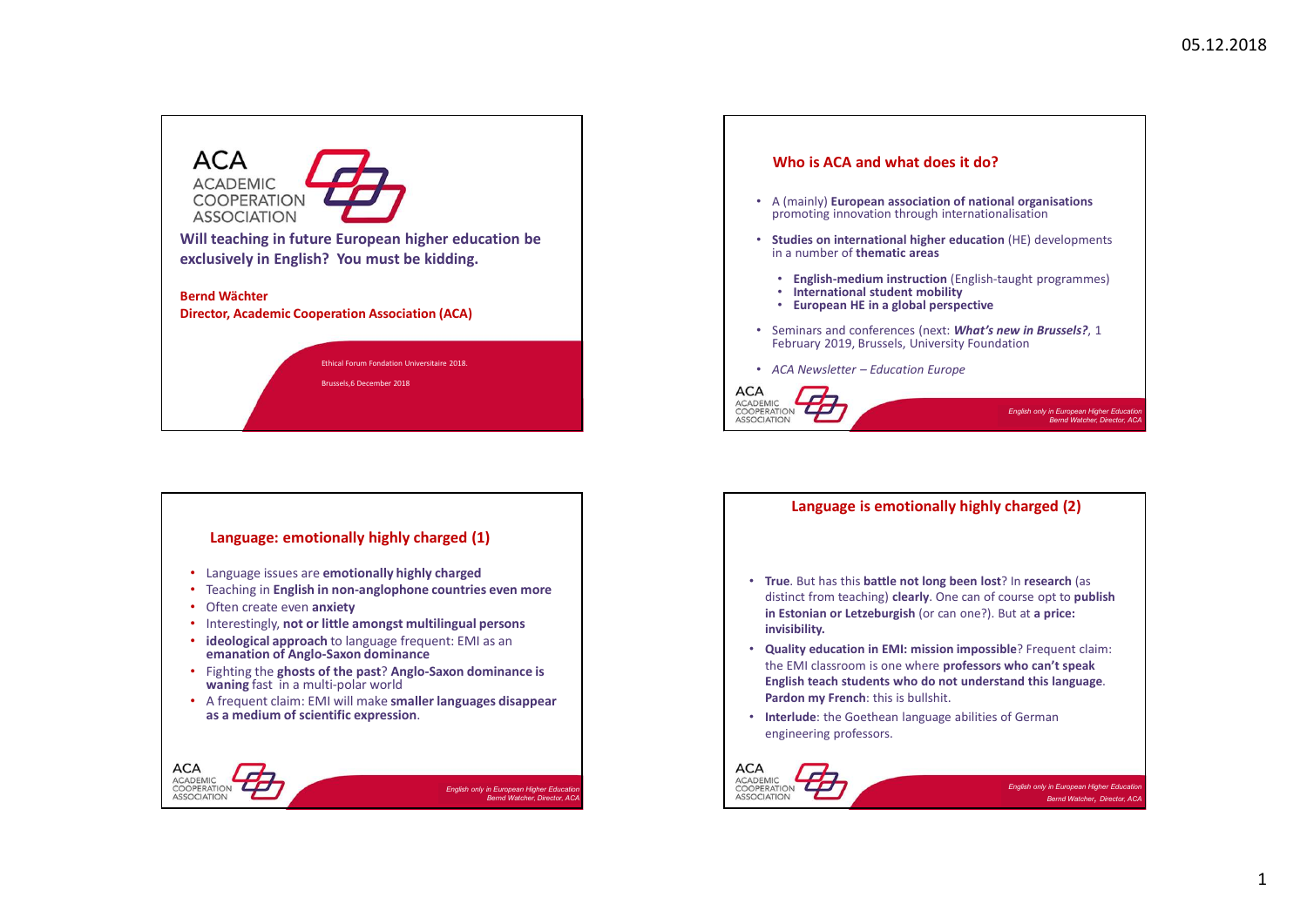

## EMI and internationalisation (2)

**ACA** 

ACADEMIC

ASSOCIATION

 $\overline{L}P$ 

- EMI tuition is just one form of the internationalisation of HE **Blurry approach** of the past is now giving way to clearer answers. But not everywhere in Europe. And there is a partial roll-back on the EMI front in some countries (see below).
	- Some countries, like the UK, had always had rather clear intentions
		- Generation of fee income from foreign students to crosssubsidize the institutions' more 'domestic endeavours'
		- Attracting foreign students for retaining as graduates for the UK labour market (academic as well as general segment)
		- To get a taste of this, see UK Vice-Chancellors' recent panicky reaction to the prospect of a 'hard Brexit', with ten thousands of top EU scholars leaving the UK.

English only in European Higher Education<br>Bernd Watcher, Director, ACA

#### • Internationalisation (mainly mobility) has become a **pet** concern in European HE in the past 20 or 30 years

• One stated reason for internationalisation was to enable one's own students to be able to compete on European and global labour markets + to attract foreign students into the country.

EMI and internationalisation (1)

- Why?
	- Very relevant question
	- Some countries have always had precise answers to this question
	- Most were simply driven by a sporty impulse and the quest for reputation. Surely, a country that attracts more foreign students than its neighbour must have the better HE…

**ACA** ACADEMIC COOPERATION  $\Gamma$ English only in European Higher Education<br>Bernd Watcher, Director, ACA ASSOCIATION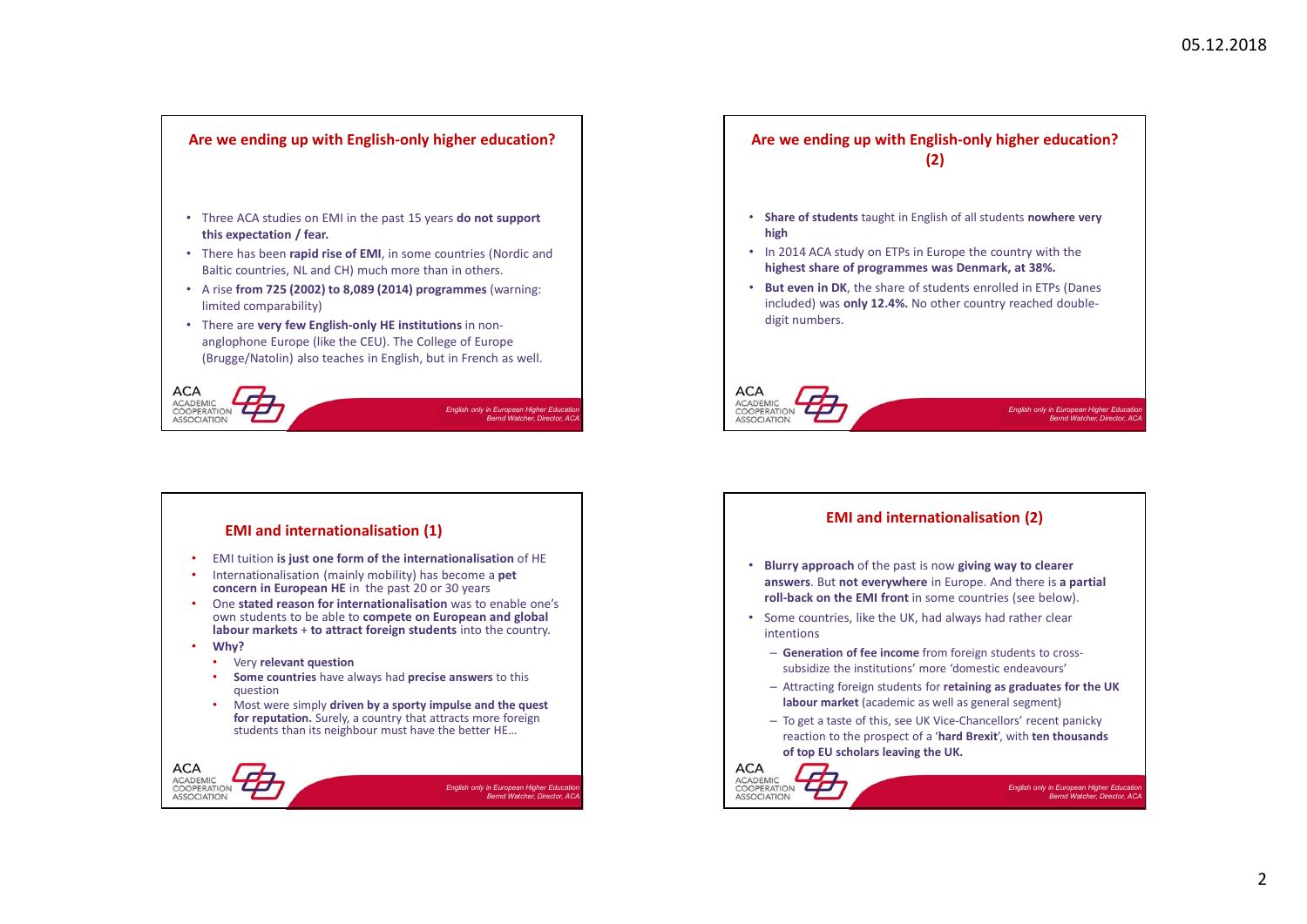

English only in European Higher Education<br>Bernd Watcher, Director, ACA

Is the tide turning? (1)

• Feel threatened by EMI? Then you might welcome indications

• Trend (?) concerns EMI and internationalisation in general • Danish government: decision to reduce number of places on

• Why? It claims the country is economically losing on EMI, despite charging tuition fees, because most graduates left

see HE compensation agreement with 4 other Nordic countries:

that the tide is turning

Sorry Karen).

## Is the tide turning? (2)

- But also the Netherlands university association (VSNU) has proposed to put a cap on ETP provision in future
- The Netherlands also saw a recent court case, where the plaintiff had argued it was intolerable that Dutch could not study in their own language anymore. The court refused to rule since important information was missing. But it clarified the issue was clearly a legitimate concern.
- In Italy, where teaching in English is relatively rare, a reputed technical university had decided to go English-only some years back. Opponents dug up a law from the Mussolini era which requires Italian HE institutions to teach in Italian. This put an erstwhile end to the plan, it appears.